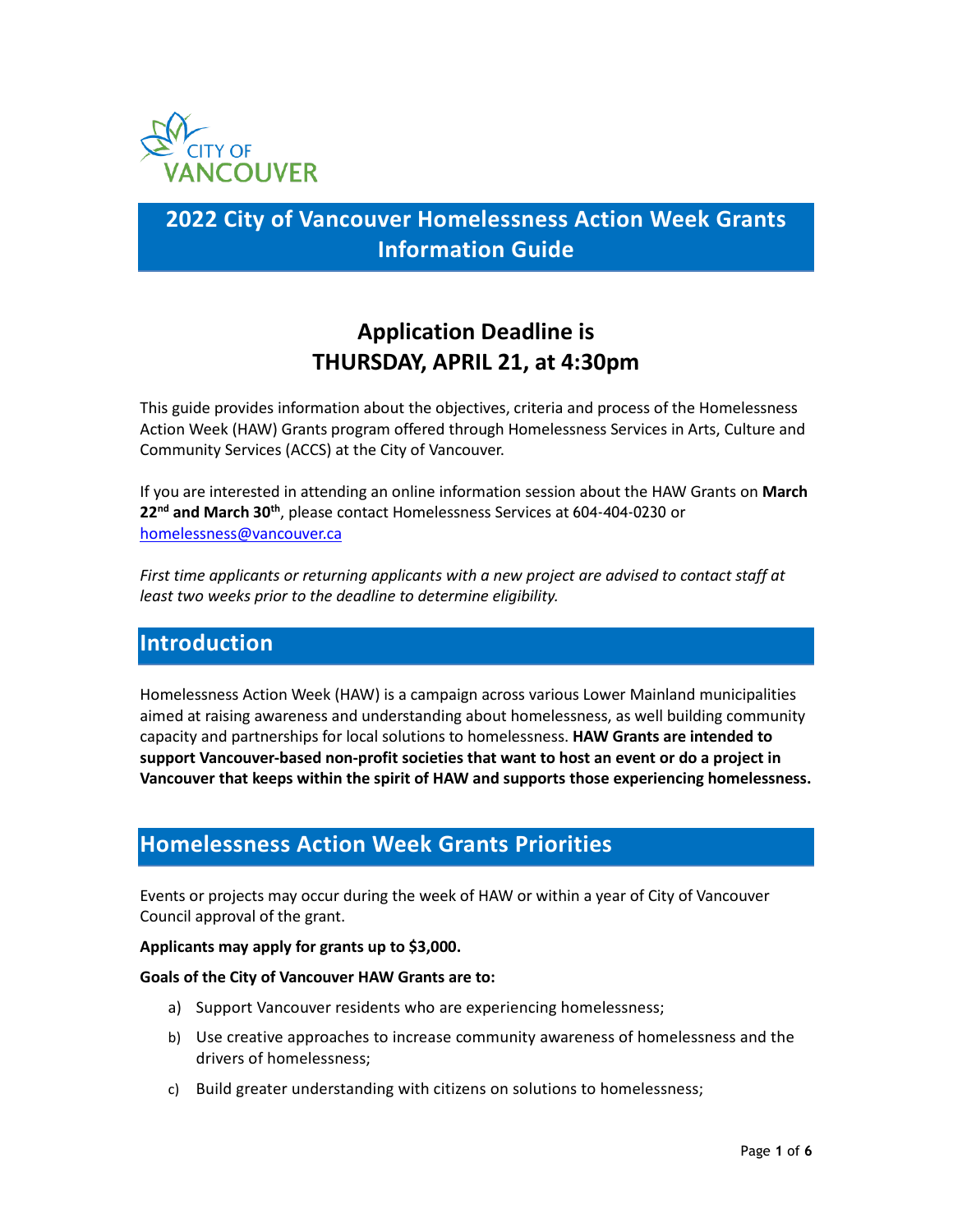- d) Engage the voices of those with lived experience; and
- e) Decrease the stigma associated with homelessness and the exclusion experienced by Vancouverites experiencing homelessness.

All projects that will receive funding will meet the following criteria:

- Project should align with the goals of HAW explained above.
- **For 2022, Projects that are designed to directly respond to HAW goals in light of COVID response, COVID recovery, or events aligned with current public health requirements will be considered.**
- Project Proposals will address the following needs for:
	- o **Direct Services Projects:** Projects should demonstrate a need or opportunity in your Vancouver neighbourhood to provide direct services and/or directly benefit people who are experiencing homelessness, recently experienced homelessness, or at risk of homelessness.
	- o **Destigmatization Projects:** Projects should offer unique and creative solutions that can build greater community understanding of the experience of homelessness, systemic and individual experiences that lead to homelessness, and combat the stigma and discrimination of people who have are experiencing homelessness and poverty.

#### *Supportive Housing Grants*

In 2018, the City created a dedicated grant stream to support neighbourhood community building for supportive housing residents and operators. If you are a supportive housing operator, or would like to partner with one, consider applying to this stream this year. A call via City's website will be provided later this year, but if you have an immediate project in mind please emai[l supportivehousing@vancouver.ca.](mailto:supportivehousing@vancouver.ca)

### **Evaluation**

Applications will be assessed on how well they meet the criteria, quality and completeness of the application responses, required additional material, financial and statistical data provided. Most of the written responses to the application questions will be assessed against specific criteria displayed directly below the question.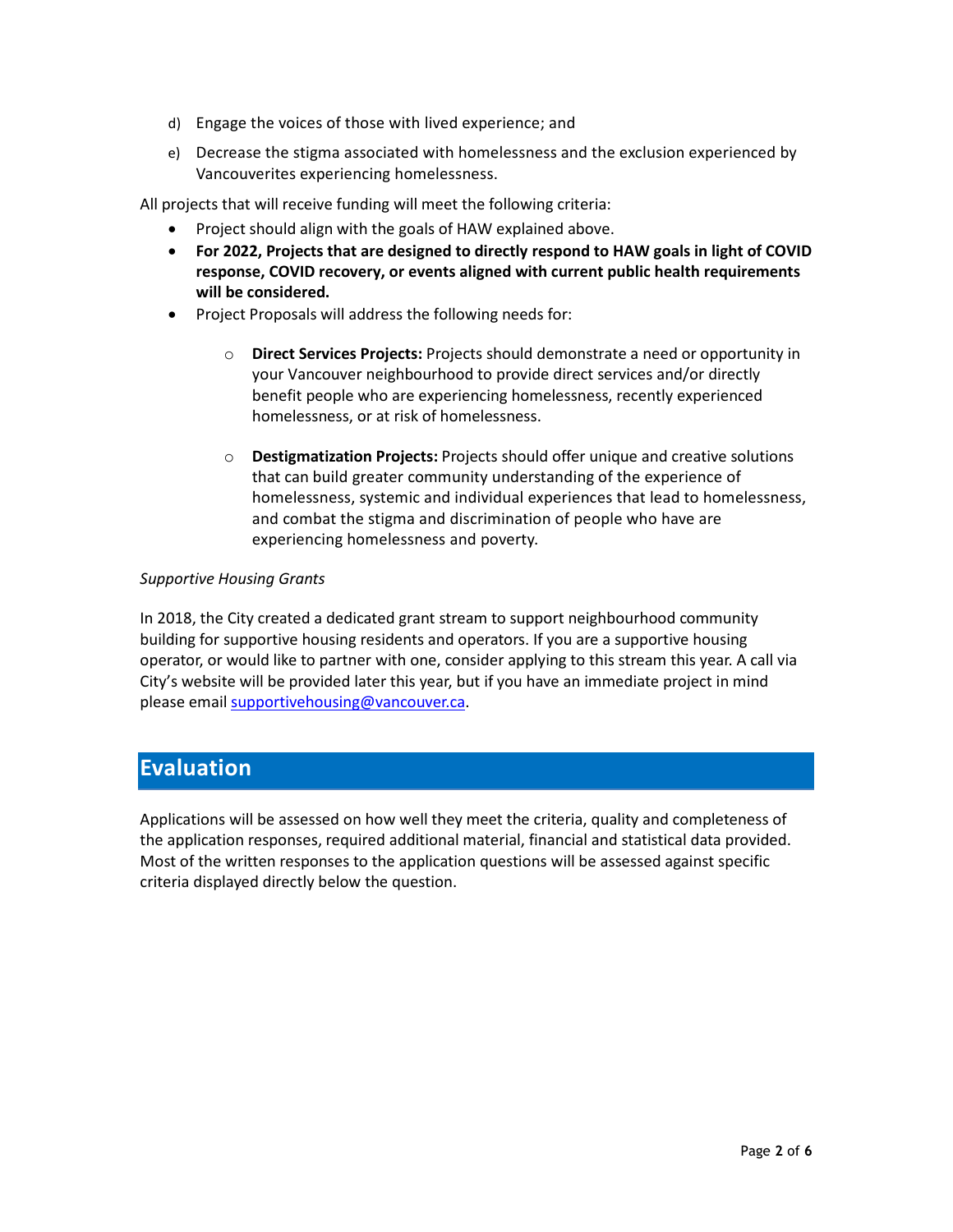As in any competitive granting process with limited available funds, not all applications will be recommended for support. Grant recommendations will vary depending on the type, scope and scale of the projects proposed and how well the project aligns with the program objectives and criteria below:

- Demonstrate how this will affect people experiencing homelessness, at risk of homelessness, or with lived experience of homelessness in Vancouver
- Demonstrate strong partnerships or ability to leverage new partnerships with this project
- Clearly outline the target group(s) : e.g. youth, seniors, women, urban Indigenous
- Offer innovative solutions to homelessness
- Offer innovative dialogue and engagement opportunities with communities and groups with limited experience and awareness of homelessness
- Outline achievable deliverables and outcomes
- Outline a reasonable budget
- Demonstrate functional capacity and resources
- Demonstrate how this will reduce stigma, build neighbourhood and community capacity, and respond to Council priorities

### **Principles for Grant Making**

- **Accountability**: We embrace ongoing feedback loops with partners to understand City investments and how they influence change.
- **Equity and Inclusion**: We strive to build equity in our communities by making grant processes accessible, especially for groups that experience exclusion.
- **Transparency**: We are open, transparent, and consistent with our grant making processes.
- **Informed Decision-Making:** We inform our grant making using evidence-based research, and consider data sources, both formal and informal.
- **Balanced Investment Approach**: We balance short, medium and long-term investments so that, while addressing immediate concerns, we never lose sight of our goal of effecting lasting systems change.
- **Diversity and Reconciliation**: Our grants recognize the unique strengths of our many diverse communities by fostering relationships, helping heal the past, and moving forward with shared understanding and respect – working within the context of Vancouver as the unceded homeland of the Musqueam, Squamish and Tsleil-Waututh Nations.
- **Strategic Alignment:** Our grants demonstrate alignment with Council priorities
- **Partnerships:** Our relationships with our community and funding partners are based on trust, respect and transparency.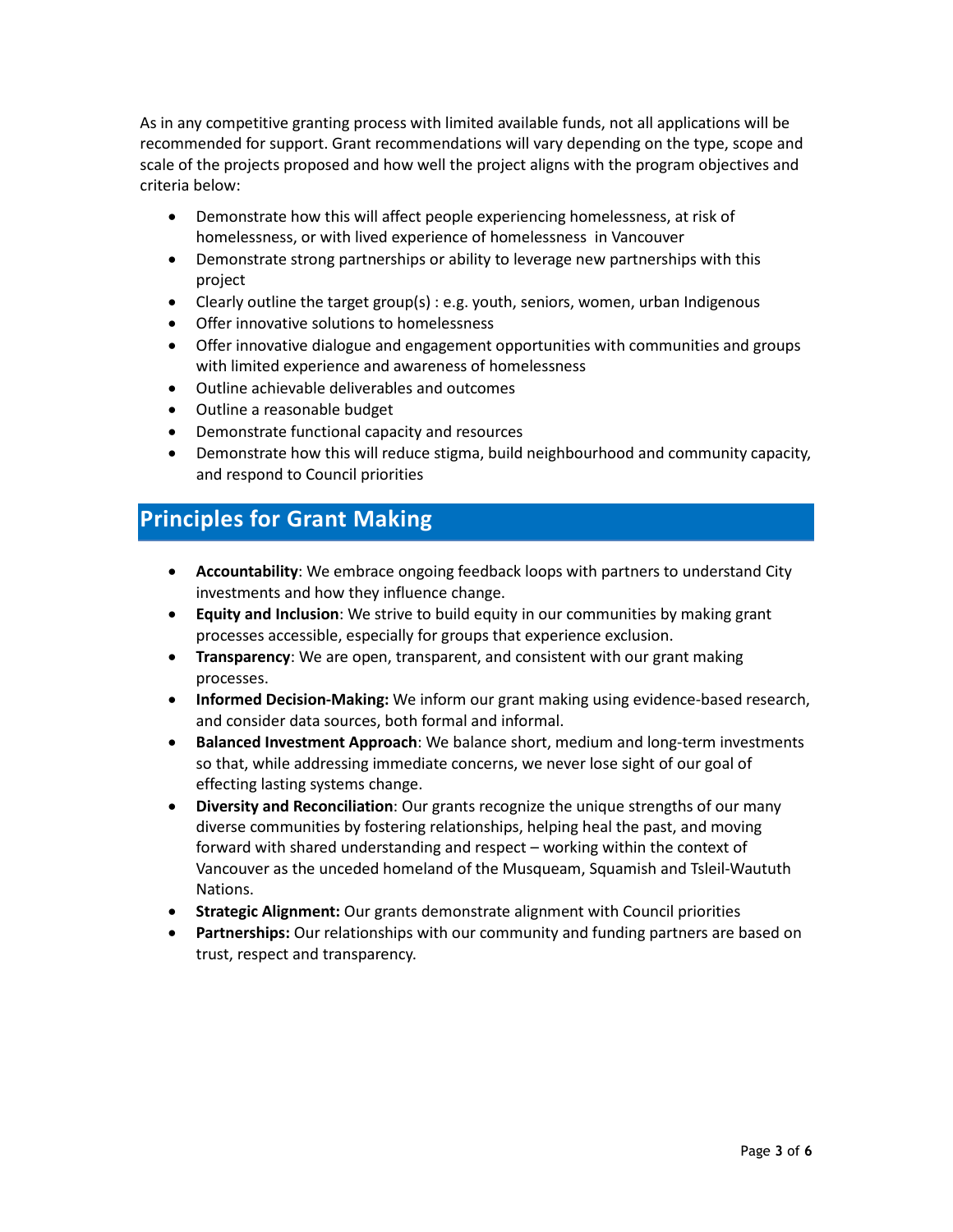### **Fairness and Equity**

In July 2021, Vancouver City Council developed an Equity Framework to address systemic racism and to reduce barriers for those who have historically experienced the most exclusion, violence and harm. This framework will shape how the City, as an employer and policy-maker, provides additional supports for equity-seeking groups and those who have been disproportionately impacted in order to advance fair conditions for all people. For more information about the City's approach, it's Equity Framework, and actions to address racism and inequality, visi[t here.](https://vancouver.ca/news-calendar/city-of-vancouver-responds-to-calls-from-community-with-new-equity-framework.aspx)

### **Prioritizing Partnerships**

Priority will be given to proposals that demonstrate a strong level of partnership with a range of key local stakeholders. This might include, but not be limited to, neighbourhood groups, Business Improvement Associations, schools, faith groups, operators and tenants of Supportive Housing including Temporary Modular Housing, operators and tenants of social housing, and other local non-profit societies.

### **Previous HAW Grant Recipients**

Applicants that have received HAW grants in the past are eligible to apply. All applications will be assessed using the same criteria and considerations.

Applicants that have received previous HAW Grant(s) must have successfully completed their project deliverables, including a Final Evaluation Report. If an organization has not submitted a final evaluation report in previous years, this could affect 2022 HAW Grant funding.

## **Eligibility**

To be eligible to receive a HAW grant, an organization **must**:

- Must be a registered British Columbia non-profit society, Canada Revenue Agency registered charity, or a First Nations Band based in Vancouver, in good standing.
- Must have a proven track record for delivering projects, services and/or hosting events.
- Will be considered for **one** HAW Grant per year.
- Must plan a project or event that is to be held or based in the City of Vancouver, and serves populations within the City of Vancouver.

### **Ineligible Activity**

- Projects that take place outside of Vancouver or that are coordinated by a community group that is not based in Vancouver.
- Projects whose central focus or theme is not directly related to benefitting people who are experiencing homelessness, recently experienced or are at risk of homelessness, and/or reducing stigma around homelessness in Vancouver.
- **On-going operations (including organizational staff salaries/wages, or regular, existing programming).**
- **Project specific staff wages** (Funding can be used for honoraria for individuals with lived experience/expertise).
- New programs or regular or existing programming (Grant is **project-**based); these funds are one-time and time limited, and therefore for are best utilized for projects, rather than programs.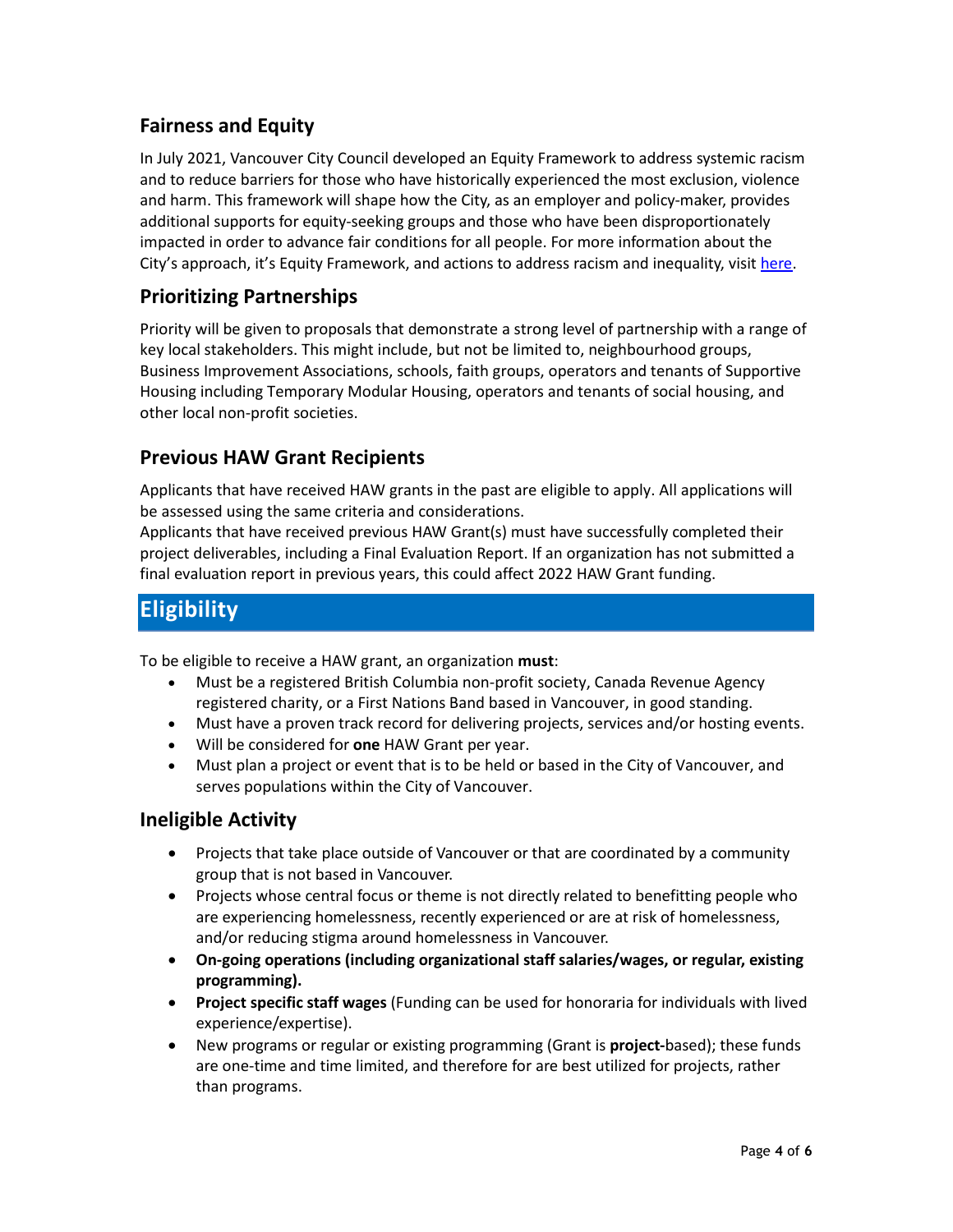#### **Grant Terms**

**Timelines:** Completed application forms must be submitted by **Thursday, April 21 at 4:30pm**. City funding must be spent within one year of City Council's approval.

**Approvals and Dissemination of Funding:** Grant applications will be reviewed by a staff team from Arts, Culture, and Community Services (ACCS). Following the review process, recommendations will be made by staff to City Council as all grants will require Council approval. Applicants will be notified of the staff recommendations together with notice of the City Council meeting date, in mid-2022, at which the grants will be considered. There is no appeal process in place for this grant stream.

Upon Council approval, funds will be disbursed according to City policy and standards and upon a successful applicant entering into a grant approval letter. Applicants generally receive funds within 30 days of Council approval. Within one month of completing the project, the grantee must provide to the City of Vancouver's assigned staff a Final Evaluation Report. Failure to do so may affect future applications for funding under this grant.

#### **How to Apply**

As part of our commitment to equity and fairness, and acknowledging the major hardships and disruption the non-profit sector is still facing because of the Covid19 pandemic, the City of Vancouver has introduced an online Grants Application System to help ease the process and reduce barriers to entry for some organizations. Moving forward, all HAW grants applications will need to be submitted via the online grant application system at:<https://vanapply.vancouver.ca/>

#### *Please note that printed copies or emailed applications will no longer be accepted.*

Once you create an organization profile in the system and choose the HAW Grants, you will be directed to fill out the application forms and upload supporting documentations. All signatures and request for additional information and notifications will be sent via the online portal. There will no longer be a need for email submissions.

You can also view the full application on the HAW Grants [webpage.](https://vancouver.ca/people-programs/homelessness-action-week-grants.aspx)

To navigate our online grant system, check out our How to Guides, Instructional Videos and more resources [here.](https://vancouver.ca/people-programs/vanapply-online-grant-application-system.aspx)

#### **SUBMISSION PROCEDURE:**

• If you have questions with regards to your project (including suitability for the grant stream), please contact Homelessness Services at **homelessness@vancouver.ca** or 604-404-0230. Applications must be received through the City of Vancouver's Grant Management System (GMS) at<https://vanapply.vancouver.ca/> by **4:30pm on Thursday, April 21, 2022**. Late applications will not be accepted.